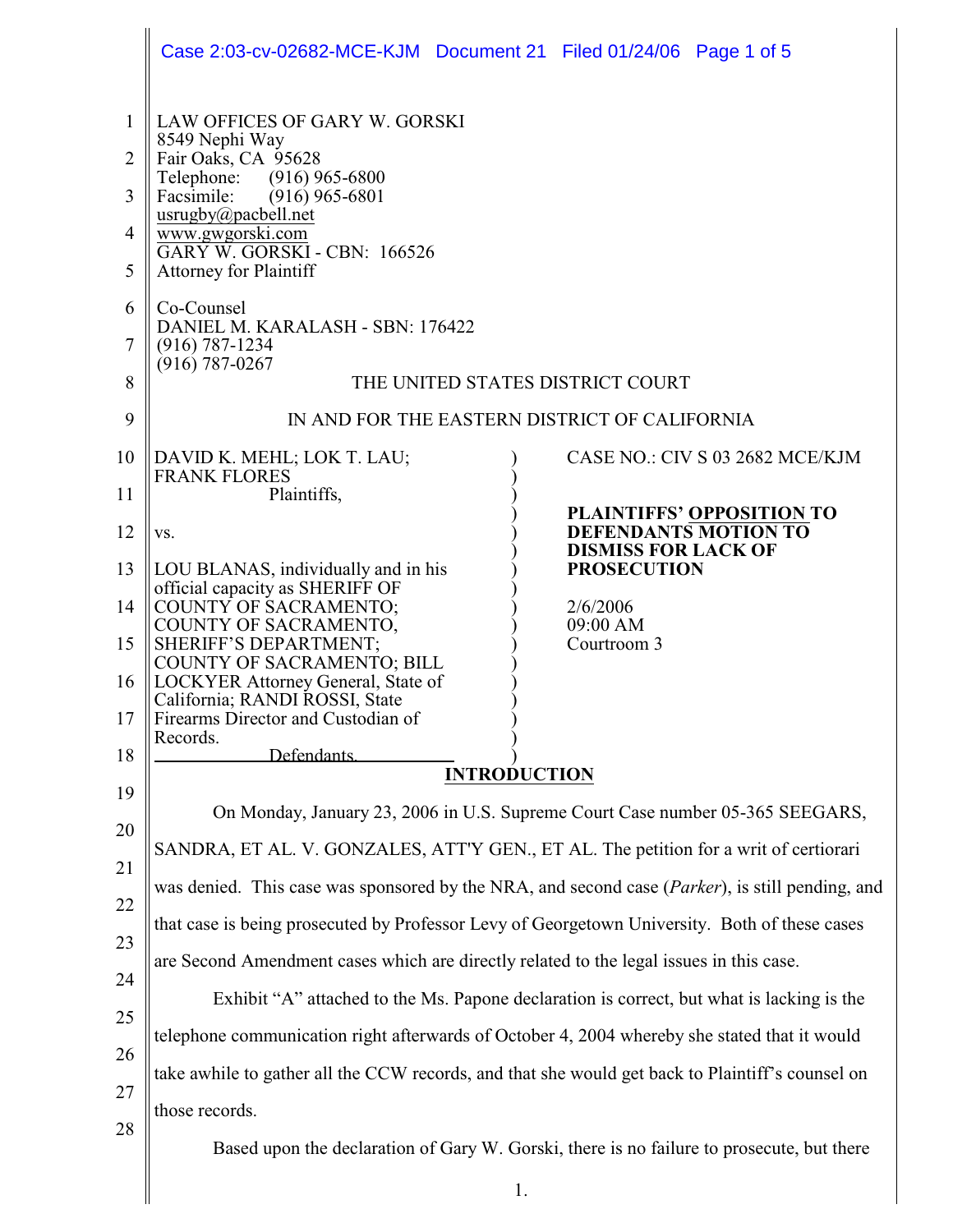|                |                                                                                        | Case 2:03-cv-02682-MCE-KJM Document 21 Filed 01/24/06 Page 2 of 5                         |                   |                                       |  |
|----------------|----------------------------------------------------------------------------------------|-------------------------------------------------------------------------------------------|-------------------|---------------------------------------|--|
| $\mathbf{1}$   |                                                                                        | is delay with County in complying with the discovery plan - after all, Defendants are the |                   |                                       |  |
| $\mathbf{2}$   | custodians of the records Plaintiffs require to prosecute the action.                  |                                                                                           |                   |                                       |  |
| 3              |                                                                                        |                                                                                           | <b>CONCLUSION</b> |                                       |  |
| $\overline{4}$ | In conclusion, Defendants have failed to prove a delay and prejudice due to Defendants |                                                                                           |                   |                                       |  |
| 5              | unclean hands.                                                                         |                                                                                           |                   |                                       |  |
| 6              |                                                                                        |                                                                                           |                   | Respectfully submitted,               |  |
| $\overline{7}$ |                                                                                        |                                                                                           |                   | LAW OFFICES OF GARY W. GORSKI         |  |
| 8              | DATED:                                                                                 | January 23, 2006                                                                          |                   | /s/ Gary W. Gorski<br>GARY W. GORSKI, |  |
| 9              |                                                                                        |                                                                                           |                   | Attorney for Plaintiffs               |  |
| 10             |                                                                                        |                                                                                           |                   |                                       |  |
| 11             |                                                                                        |                                                                                           |                   |                                       |  |
| 12             |                                                                                        |                                                                                           |                   |                                       |  |
| 13             |                                                                                        |                                                                                           |                   |                                       |  |
| 14             |                                                                                        |                                                                                           |                   |                                       |  |
| 15             |                                                                                        |                                                                                           |                   |                                       |  |
| 16             |                                                                                        |                                                                                           |                   |                                       |  |
| 17             |                                                                                        |                                                                                           |                   |                                       |  |
| 18             |                                                                                        |                                                                                           |                   |                                       |  |
| 19             |                                                                                        |                                                                                           |                   |                                       |  |
| $20\,$         |                                                                                        |                                                                                           |                   |                                       |  |
| $21\,$         |                                                                                        |                                                                                           |                   |                                       |  |
| $22\,$         |                                                                                        |                                                                                           |                   |                                       |  |
| 23             |                                                                                        |                                                                                           |                   |                                       |  |
| 24             |                                                                                        |                                                                                           |                   |                                       |  |
| 25             |                                                                                        |                                                                                           |                   |                                       |  |
| 26             |                                                                                        |                                                                                           |                   |                                       |  |
| $27\,$         |                                                                                        |                                                                                           |                   |                                       |  |
| 28             |                                                                                        |                                                                                           |                   |                                       |  |
|                |                                                                                        |                                                                                           | 2.                |                                       |  |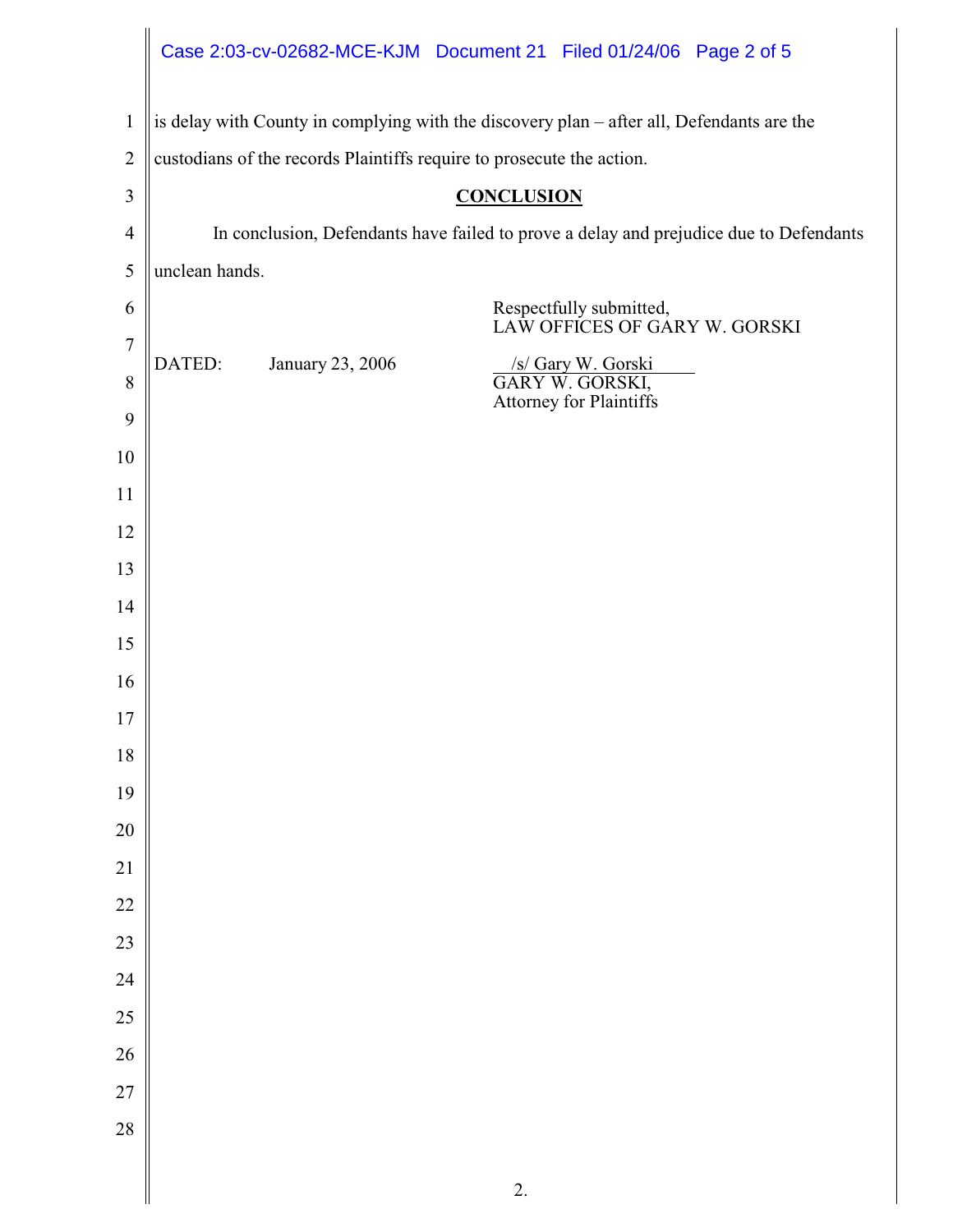1 2

## **DECLARATION OF GARY W. GORSKI**

| $\overline{2}$ | 1. | I am the attorney for Plaintiff in this case, and my co-counsel is Mr. Dan Karalash.             |
|----------------|----|--------------------------------------------------------------------------------------------------|
| 3              | 2. | The information contained herein is of my own personal knowledge.                                |
| $\overline{4}$ | 3. | A day or two after I emailed the discovery plan for the case, I had a phone conversation         |
| 5              |    | with Ms. Jeri Pappone who advised me that it would take some time to obtain all the              |
| 6              |    | CCW records, understandably so. Therefore, I did not push the issue.                             |
| $\overline{7}$ | 4. | Secondly, I was also aware that a status schedule had not been set, and further aware that       |
| 8              |    | two Second Amendment cases were working their way to the Supreme Court.                          |
| 9              | 5. | On Monday, January 23, 2006 in U.S. Supreme Court Case number 05-365 SEEGARS,                    |
| 10             |    | SANDRA, ET AL. V. GONZALES, ATT'Y GEN., ET AL. The petition for a writ of                        |
| 11             |    | certiorari was denied. This case was sponsored by the NRA, and second case (Parker), is          |
| 12             |    | still pending, and that case is being prosecuted by Professor Levy of Georgetown                 |
| 13             |    | University. Both of these cases are Second Amendment cases and that a ruling by the              |
| 14             |    | Supreme Court would have a direct and immediate impact on the issues before this court           |
| 15             |    | as the last Second Amendment case decided was U.S. v. Miller, in 1935, and that case did         |
| 16             |    | not deal with the incorporation issue under the 14 <sup>th</sup> .                               |
| 17             | 6. | Hence, aware that these two cases were pending, and that the County needed ample time            |
| 18             |    | to collect the data set forth in the discovery plan, and the fact that a pre-trial order had not |
| 19             |    | been issued, Plaintiff was waiting for the data requested in the discovery plan and a ruling     |
| 20             |    | from the Supreme Court.                                                                          |
| 21             | 7. | The real issue is why has the County not produced a single document, including my                |
| 22             |    | client's own CCW applications as of this time? Any delay, can truly be attributed to the         |
| 23             |    | County. The County never sought to obtain a pre-trial order or trial date, but instead,          |
| 24             |    | without producing a single document, they asked that the case be dismissed. That was             |
| 25             |    | offensive, and a reply was not necessary.                                                        |
| 26             | 8. | Thus, Exhibit "A" attached to the Papone declaration is correct, but what is lacking is our      |
| 27             |    | telephone communication after October 4, 2004 whereby she stated that it would take              |
| 28             |    | "some time" to gather all the CCW records, and that she would get back to me on those            |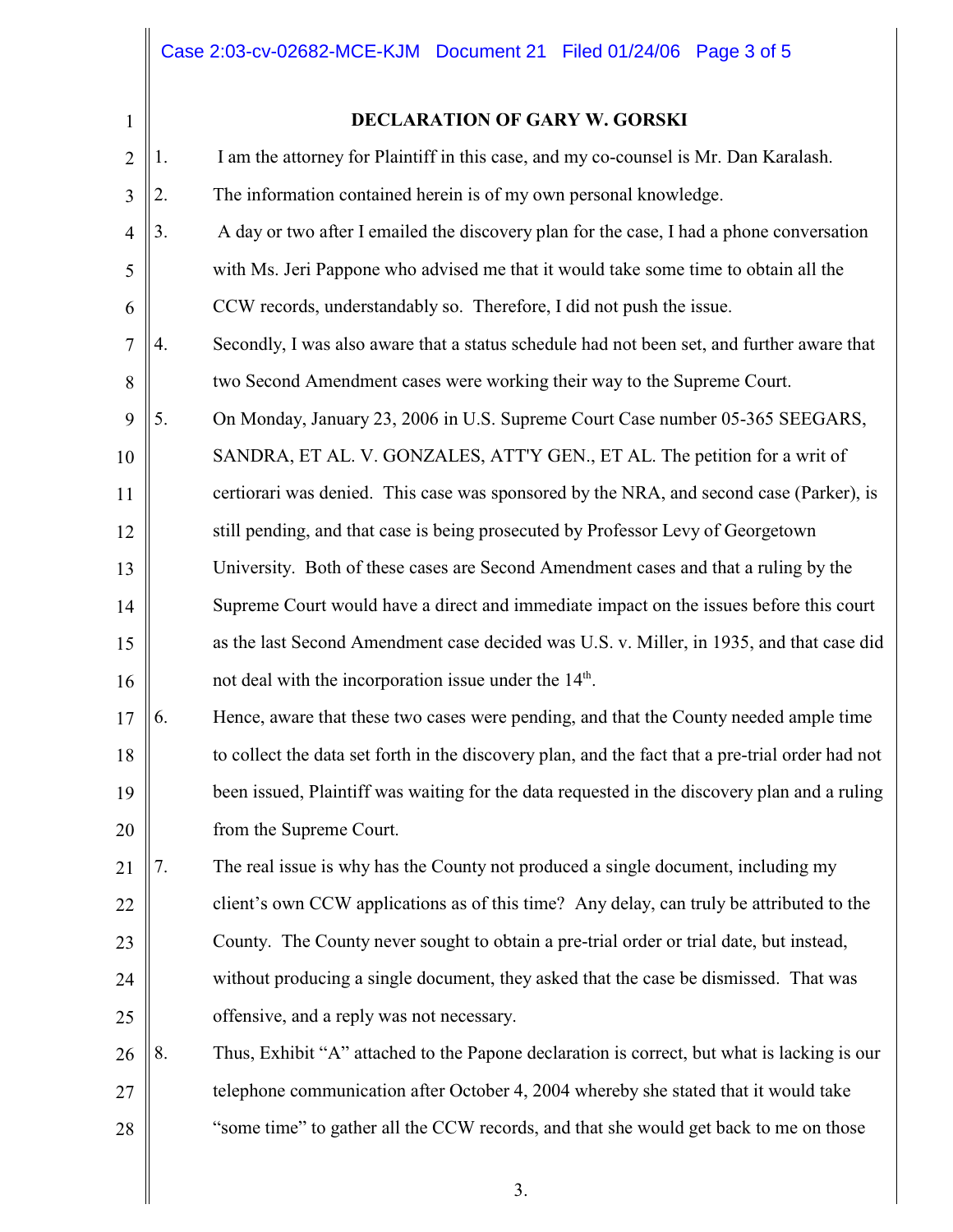| records.<br>1                                                                                                   |  |
|-----------------------------------------------------------------------------------------------------------------|--|
|                                                                                                                 |  |
| The County has all the records I need to prosecute my case, and a favorable ruling from<br>$\overline{2}$<br>9. |  |
| the Supreme Court would surely benefit my clients – hence, since the County was sitting<br>3                    |  |
| around doing nothing, my clients benefitted from their delay in that a ruling by the<br>$\overline{4}$          |  |
| Supreme may inevitably occur in the Parker case.<br>5                                                           |  |
| There was no lack of prosecution, but rather, the Defendants delay in producing the<br>10.<br>6                 |  |
| documents that caused the delay.<br>7                                                                           |  |
| I declare under the penalty of perjury that the above information is true and correct.<br>8                     |  |
| Executed in County of Sacramento, January 23, 2006.                                                             |  |
| Gary W. Gorski /s/<br>10                                                                                        |  |
| Gary W. Gorski<br>11                                                                                            |  |
| 12                                                                                                              |  |
| 13                                                                                                              |  |
| 14                                                                                                              |  |
| 15                                                                                                              |  |
| 16                                                                                                              |  |
| 17                                                                                                              |  |
| 18                                                                                                              |  |
| 19                                                                                                              |  |
| 20                                                                                                              |  |
| $21\,$                                                                                                          |  |
| 22                                                                                                              |  |
| 23                                                                                                              |  |
| 24                                                                                                              |  |
| 25                                                                                                              |  |
| 26                                                                                                              |  |
| $27\,$                                                                                                          |  |
| 28                                                                                                              |  |
| 4.                                                                                                              |  |